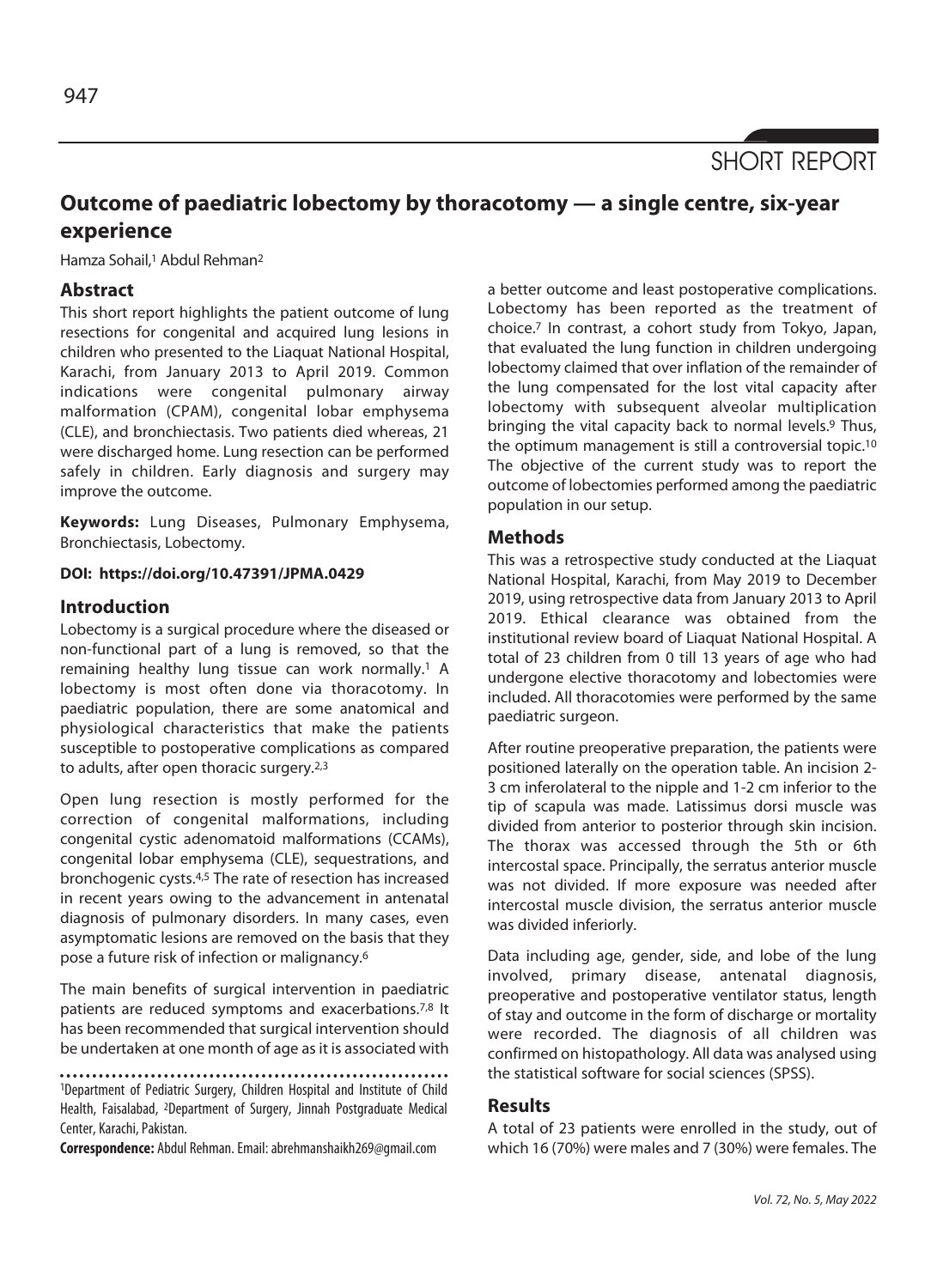**Table-1:** Demographics and Clinical Profile of patients in the study (n=23).

| <b>Variable</b>                          | Frequency (n=23) |
|------------------------------------------|------------------|
| Age in years                             |                  |
| $>1$ month                               | $9(40\%)$        |
| 1 month to 1 year                        | 7(30%)           |
| $<$ 1 year                               | 7(30%)           |
| Gender                                   |                  |
| Male                                     | 16 (70%)         |
| Female                                   | 7(30%)           |
| <b>Indication of Lobectomy</b>           |                  |
| Congenital pulmonary airway malformation | 11 (50%)         |
| Congenital lobar emphysema               | 6(25%)           |
| Chronic bronchiectasis                   | 6(25%)           |
| Site of Lung involved                    |                  |
| Right Upper                              | 2(5%)            |
| <b>Right Lower</b>                       | $9(40\%)$        |
| Left Upper                               | 3(15%)           |
| Left Lower                               | $9(40\%)$        |
| <b>Complications</b>                     |                  |
| <b>Wound Infection</b>                   | 3(15%)           |
| Sepsis                                   | 1(5%)            |

mean age of the patients was 35.4±11.5 months with a range of 0 to 13 years. Indication of lobectomy was CCAM in 11 (50%), CLE in 6 (25%) and chronic bronchiectasis in 6 (25%) children. One (5%) patient had bilateral thoracotomy with bilateral lower lobectomies in staged procedure, for bilateral congenital pulmonary airway malformation. One (5%) patient required preoperative ventilator support that was continued postoperatively, while 1 (5%) child needed ventilator support postoperatively due to sepsis (Table-1).

The average length of stay was 10.3±5.2 days. Out of the 23 patients, 2 (10%) died while others were discharged home safely. Among the two who died, one patient had



**Figure:** Age distribution of patients (n=23) according to the congenital disorder.

CPAM and the other had severe CLE. No early recurrence was noted in the study.

Among the 11 patients diagnosed with CPAM, 6 (54.55%) were younger than one month, 4 (36.36%) were between one month and one year of age, while only 1 (9%) was older than one year. Similarly, out of the six babies diagnosed with CLE, 2 (33.3%) were younger than one month, while 3 (50%) were between the age of one month and one year, and one child (16.6%) was older than one year. Most of the patients with chronic bronchiectasis were older than one year (Figure-1).

## **Discussion**

Congenital lung diseases in paediatric population are associated with grave outcomes and a high mortality. The optimum management is controversial and a topic of research for many decades now. Open pulmonary resection has been linked to a paradoxical increase in lung infections, as well as increased risk of thorax deformity postoperatively.9 The primary aim of the present study was to report the outcome of open lung resection or lobectomy indicated in congenital pulmonary disorders among the paediatric population in Karachi, Pakistan.

Out of the 23 cases we observed in the study, 10(50%) presented with congenital pulmonary airway malformation (CPAM), 5 (25%) presented with congenital lobar emphysema (CLE) and 5 (25%) had chronic bronchiectasis which resulted in a fibrotic lung. The findings in the present study were coherent with the data revealed in a study conducted in 2016 in Brazil where the main indications for lung resection were reported to be bronchiectasis or atelectasis, severe haemoptysis, and broncho-pleural fistula which is intractable to medical therapy.10

> The main benefits of surgical intervention in paediatric patients are reduced symptoms and exacerbation, and a better-quality life. It has been observed that the age of the child at the time of the surgery may affect the outcome and prognosis of the disease. In the present study, majority of the cases of congenital pulmonary airway malformation (90%) and congenital lobar emphysema (100%) were surgically treated within one month to one year of life. In a recent study from India, the most commonly reported congenital lung lesion was congenital cystic adenomatoid malformations (CCAM) involving 55.56% cases, followed by